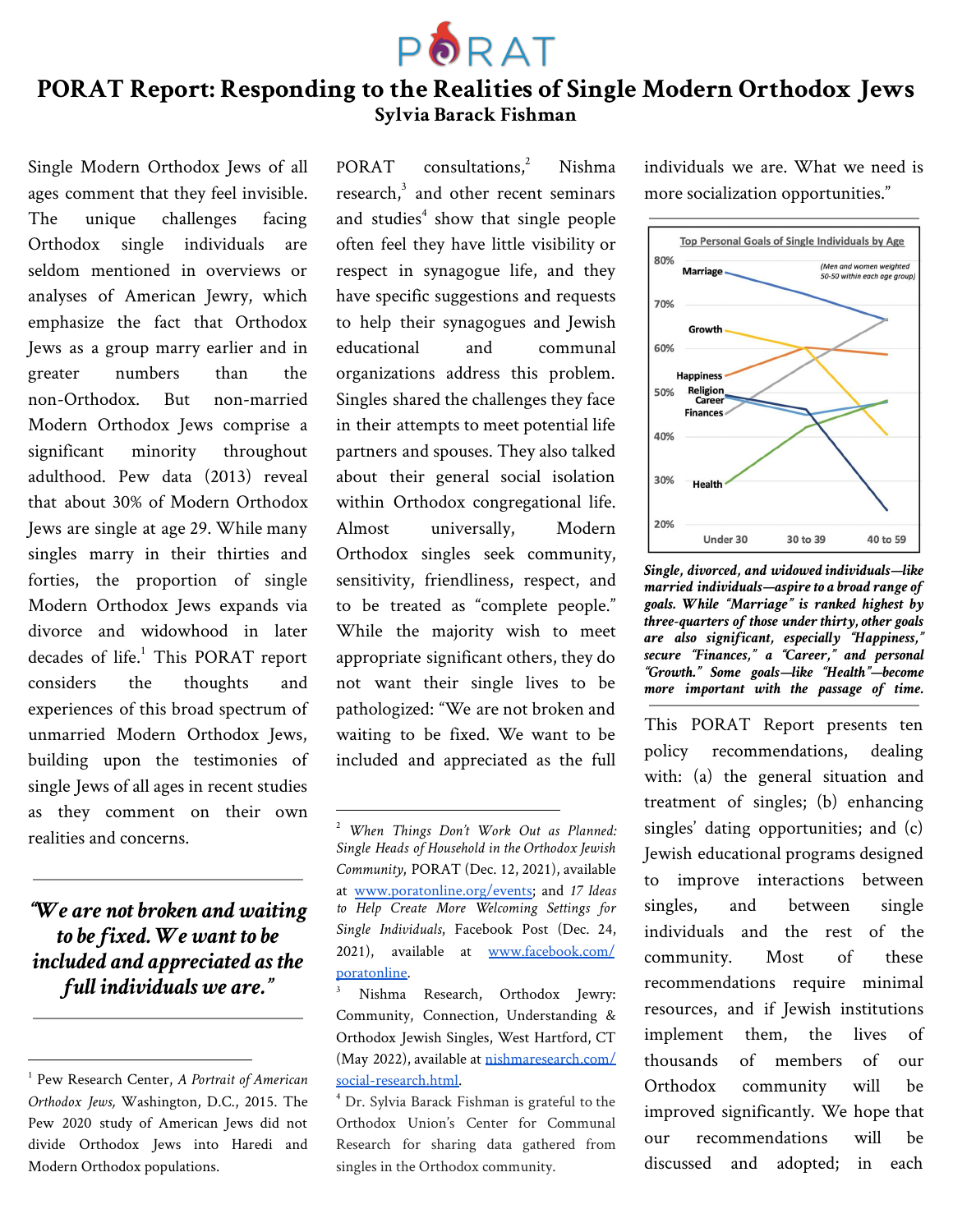community, this process should include consultation with that community's own halachic authorities.

#### *1. Offer meaningful roles for single men and women, put them in leadership positions, and integrate them into synagogue life.*

Passionate requests for meaningful synagogue roles for singles came from respondents of all ages, from those in their twenties to those in their seventies. Both women and men said that single congregants should be asked to take on leadership roles, serve on committees, and receive honors<sup>5</sup> with comparable frequency to married people, so that they can demonstrate their capabilities, contribute, and boost awareness of singles as competent and valuable congregants.



<sup>&</sup>lt;sup>5</sup> One commentator noted that synagogues frequently name awards for women the "Aishes Chayil" award, but since this term is frequently associated with married women, its usage can cause hurt feelings to single women.

Single men in their twenties and thirties reported that they were passed over for *aliyot* and for leading the congregation as *ba'alei tefillah*. Women in their thirties commented that single women are completely ignored in the synagogue, whereas at least the men "counted" for a minyan and could be called to the Torah. One man in his thirties commented that many single women stop coming to the synagogue when they get to a certain age since congregations often make no conscious and conscientious effort to incorporate them into congregational life: "The best way for Jewish singles to meet is regular synagogue activities such as Shabbat and holidays. However I always see a much larger number of single men than single women….the community should encourage single women to be there."

## *"See us as equal—not more or less than married people."*

Comments by several respondents struck common themes: "There is a tendency to infantilize single members of the community. They should receive invitations to participate in leadership, such as board membership." "Being single isn't a bad thing. What's actually important is having a strong grasp of who you are as a person and a Jew, and where you want to go in your life. If someone is single it doesn't mean there is something wrong with them." "See us as equal—not more or less than married people." These respondents hoped that seeing singles spotlighted and respected in this way would create awareness and help to normalize their position by incorporating them into the community as equals.

#### *2. Treat single Jews respectfully as adults, with friendship in social interactions.*

Respondents were grateful to congregants who spoke to them in a friendly manner, sat next to them, and introduced them to others at kiddush: "At the end of davening, she said, 'Next time you come to shul come sit next to me.' That was really nice." However, many noted such welcoming behavior was uncommon. Moreover, a tendency to "infantilize single members of the community," was reported by many. One woman in her thirties summarized the issue: "Being married should not confer status. A married 18-year-old is not more adult than a single 30-year old." Indeed, a frequent complaint was that "[a]n unmarried woman of 35 is called a 'girl' but a married 19-year-old is called a woman!" Singles agree: "We are full adults!" "We are not children!" "We are not losers!"

### *"We are not losers!"*

Unfortunately, many singles related experiences of profound disrespect: "As a twenty-something medical student I and a thirty-year-old widow were seated at a children's table at a wedding." This lack of sensitivity was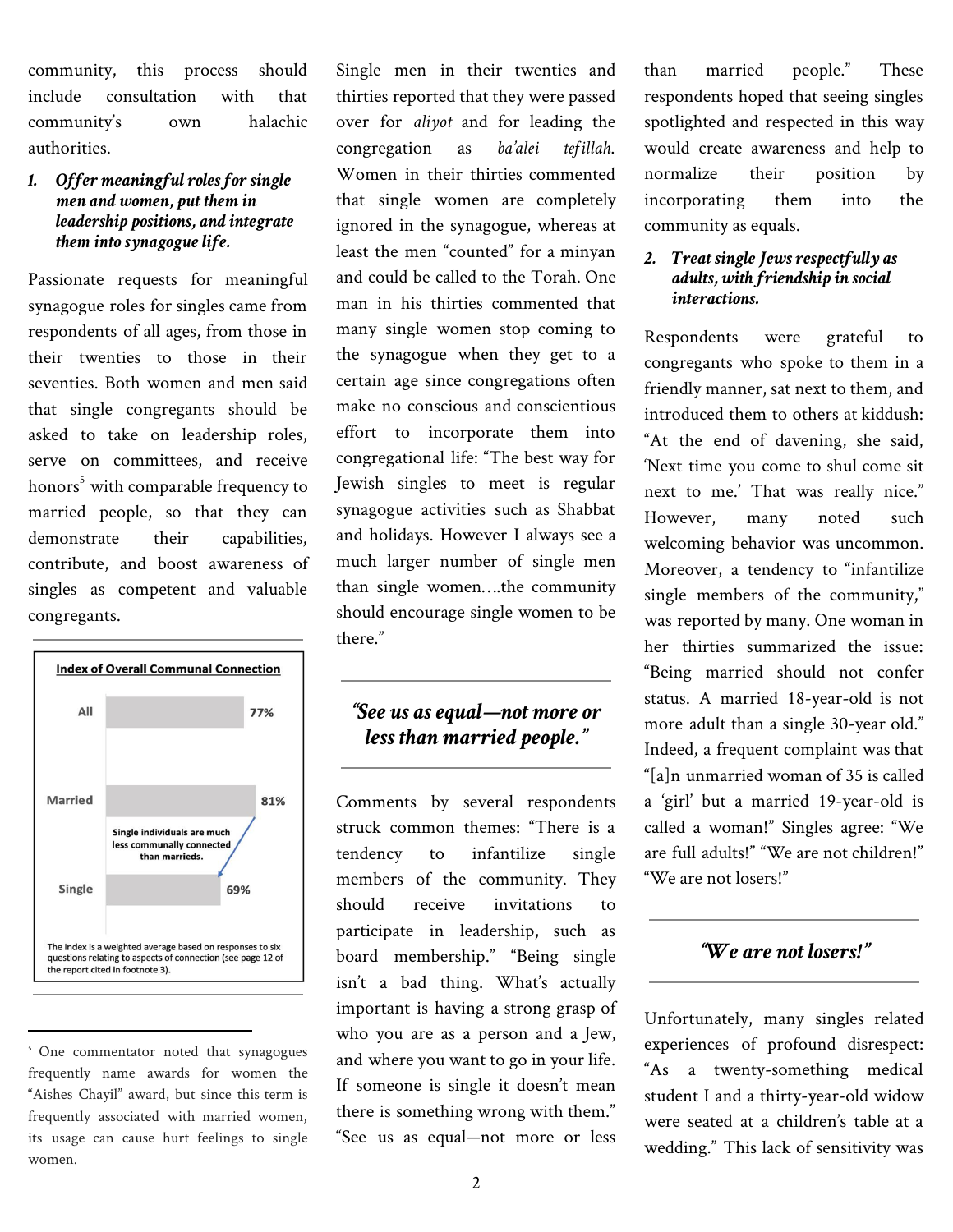especially egregious in conversations about delicate issues such as whether or not a single is interested in being set up on dates, or how a newly divorced person feels about the divorce. Many respondents advised allowing the single, divorced, or widowed person space to set the tone by asking them open-ended questions, rather than blurting out foregone assumptions, in an effort to express interest and willingness to help.

## *Singles seek "friendship rather than pity."*

While singles enjoy Shabbat meal invitations, many said these invitations should be preceded by some conversation so that the invitation feels like the result of "friendship rather than pity." Several commented that rather than being called in advance, they received spontaneous, on-the-spot invitations for Shabbat and holiday meals. Some called this being "Shabbosed"—to be invited on Shabbat without prior conversation, which made them feel that as singles they are interchangeable subjects of charity with no plans, unlike real, adult (i.e., married) guests.

Older singles—in their sixties, seventies, and older—without families in the synagogue also often reported feeling "invisible," and they urged communal attention to their demographic. Both women and men asked that they be acknowledged and introduced to each other, that there be more programs with refreshments at the end so that there is a chance to socialize and meet people, and that singles of all ages should be welcomed to a full range of programming.

### *Many warned that unless singles are incorporated into congregational life, they drift away from Orthodoxy.*

Some worried that singles stigmatization was deliberate, like the woman in her thirties who charged that some rabbis don't want singles to become too comfortable in their singleness: "A rabbi said that he wouldn't give a shiur about enjoying singlehood because he would get a lot of flak for encouraging complacency." Many warned that unless singles are incorporated into congregational life, they drift away from Orthodoxy. "The Orthodox community has to accept that single people are part of the community, or we push single people away and they will leave. This is both a social issue and a religious issue."

*3. Eliminate the "singles tax" by giving singles the same financial breaks offered to families (i.e., singles should pay half of what couples pay for events). Don't charge separately for every singles event. Instead, fund events for diverse single groups in the same way that family activities are funded.*

Financial anxieties were expressed among both younger and older respondents. Several men in their forties felt that shidduch-related dating services should be subsidized.

A woman in her thirties felt that "elective egg freezing should be made more affordable." More generally, numerous respondents in every age group complained that synagogues give a financial break to married congregants only – charging couples less per person than what singles are charged, with family caps exacerbating the disparity – while events specifically targeted at singles were more likely to have significant fees compared to activities created for families.

# *Many singles feel that "family-friendly" financial arrangements penalize them for their singlehood.*

A woman in her fifties wrote: "The shul as an organization does not care about singles, and won't fund any activities appropriate for them. I have been asking for years. But children's activities, expensive imported scholars-in-residence, guest chazzonim, mother-daughter events, carnivals—no problem there." While we lack sufficient information to judge the accuracy of these complaints, synagogue congregations should recognize that many singles feel that they are being financially penalized for their singlehood.

#### *4. Create reliable arrangements for befriending children of single, widowed, or divorced persons sitting alone.*

Single parents in their thirties and forties (whether "by choice" or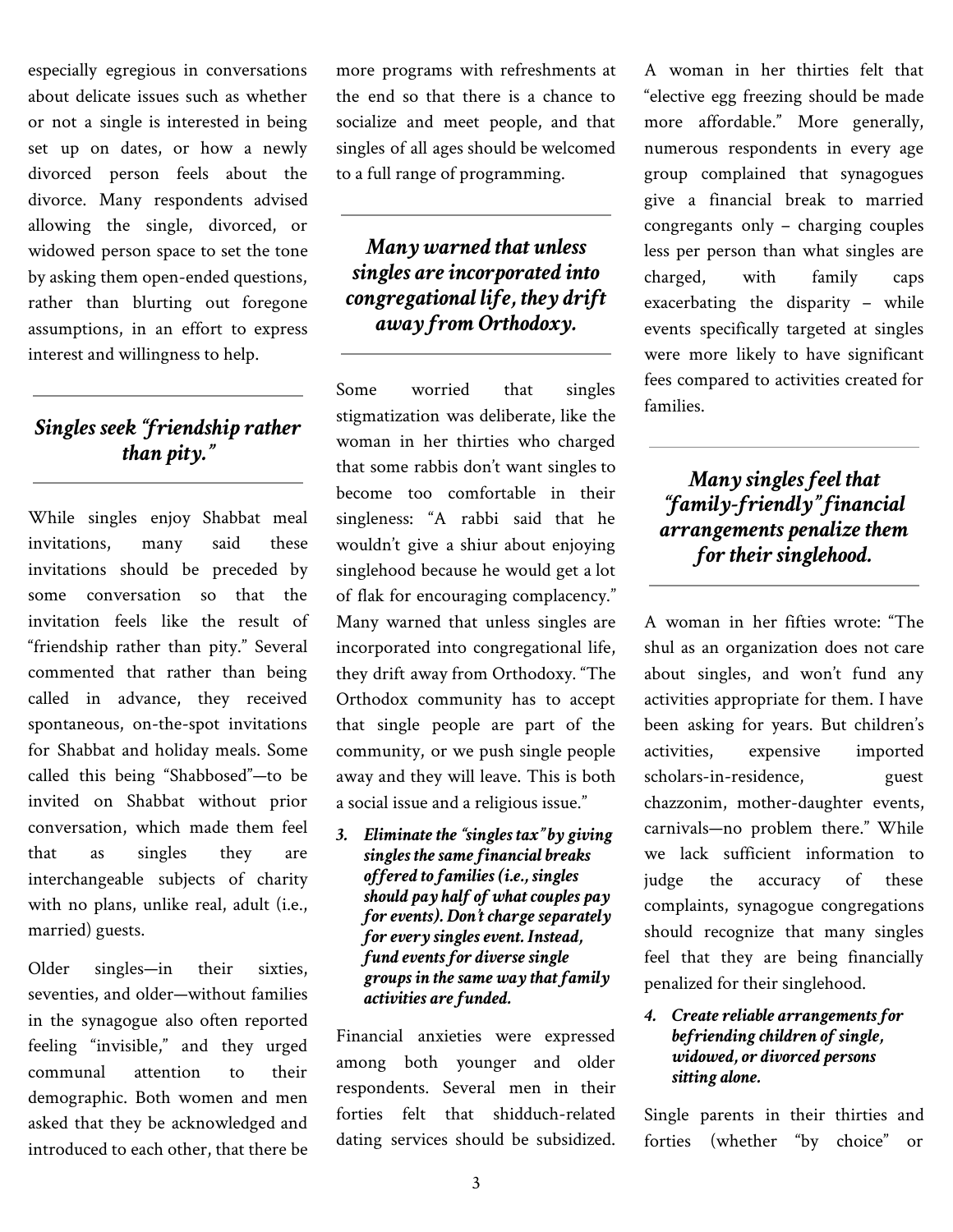through divorce or widowhood) commented how they appreciated when individual congregants befriended their sons or daughters on the other side of the mekhitza. "It's especially good when the same person sits next to him for a few weeks, and he feels like he is really part of things."

*Synagogues should create a "shul buddy" system for children of divorced or single parents to help make services a friendlier place for them.*

However, many complained about gaps: either their children were not befriended, or the persons sitting next to them were rotated from week to week so they never knew who would be sitting next to them, or it only happened haphazardly so that the child never knew if he or she would be sitting alone. Some children in these situations stop coming to synagogue to avoid the pain of sitting alone. Synagogues should create a "shul buddy" or "big-brother/ big-sister" system for children of divorced or single parents sitting alone, to help make services a friendlier place for them.

*5. Don't make all activities exclusive to one age, gender, or lifestyle status. Some programs aimed at specific segments are fine, but the default should be that programs are open to congregants/members of all ages and marital status.*

Singles are not only interested in meeting potential romantic partners. Singles in every age group lamented that Kiddush after services was the only open activity in their synagogue. Instead of restricting access, congregations were urged to offer "open access" to all classes, discussion groups, clubs, community service efforts, and social activities, and that "events should be about interests, not age group." Making services or other activities exclusive to only one lifestyle group often means that single congregants don't interact with married congregants, creating feelings of isolation.

## *Create events "about interests, not age group" or marriage status.*

Several single men in their thirties and forties complained that since they are not physicians or lawyers they felt ineligible for services or activity groups called the "Young Professionals." Identifying the group as "Young Adults" would address this concern. LGBTQ+ Orthodox singles, including those calling themselves "Queer frum Jews," wrote that they want to be acknowledged and befriended, and they appreciate opportunities to share conversations with diverse congregants. More generally, singles do not want to be limited to socializing with only other singles. Singles said they would enjoy "retreats, trips, Shabbatons, not specifically for the sake of making shidduchim, just having fun programs," and people will find their

way to what interests them and make friends.

## *"We need to provide opportunities for single people to grow in their religious lives."*

Respondents said that too many congregations also give classes for only men, or only women, or only "Moms and Daughters" or "Fathers and Sons," or divide people up into categories like the "Young Couples Club," "Men's Club," "Women's Auxiliary." A woman in her thirties suggested: "Why can't we just refer to us as Jews? Why segregate us according to marriage status, age, if you have children or not? Why not just have an event open to the community?" Some recommended more synagogue programming and classes dealing with issues outside family orientation: "We need to provide opportunities for single people to grow in their religious lives."

#### *6. Create activities with content appropriate for single, divorced, or widowed persons in differing age groups.*

Although many respondents urged that all activities be open to all adult congregants (see #5 above), some younger respondents urged that separate activities be created appropriate for differing age groups and life cycle stages, asserting that single persons in their twenties and thirties had very different interests than those in older age groups.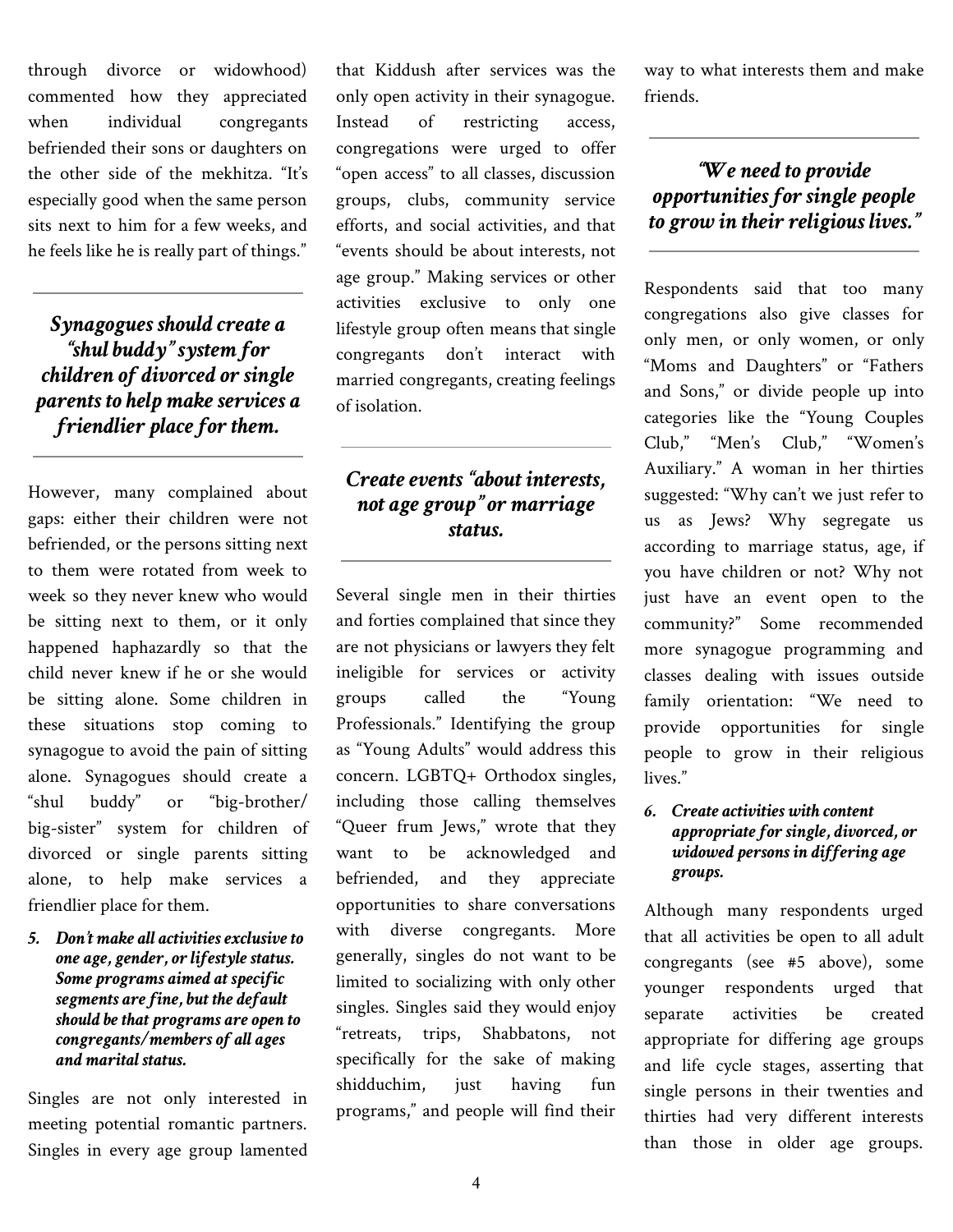Creating both age-specific programming and programming open to everyone will help institutions address both these needs.

#### *7. Create and seek to participate in city-wide or regional gatherings and events for singles, so that singles from different geographical areas have opportunities to meet each other.*

Commenters deeply involved in—and often frustrated by—efforts to find potential spouses and life partners complained that appropriate singles are often separated from each other geographically and don't have the opportunity to meet. Singles ranging from their forties through their seventies suggested the creation of social structures and activities enabling interactions between singles living in diverse locations, such as regional shabbaton programs.

#### *8. Discourage singles from writing job-qualification-style lists of requirements and resumés, and encourage them instead to get to know the whole person.*

Numerous responses, from people of all ages and backgrounds, commented on the negative impact of the resumé culture that encourages singles to look at specific "qualifications" and to ignore the whole human being. Some faulted religious schools that putatively contribute to a culture in which "girls only look for guys who learn full-time, and boys only look for skinny, beautiful girls." There were calls to "seriously dismantle focus on superficialities, labels, and ridiculous lists of requirements and credentials." While this societal behavior extends

beyond any individual shul or organization, change can start at the local level. Interactive programs with rabbis and social workers or psychologists may be helpful in changing attitudes and behaviors.

*9. Create "natural," "organic" opportunities for men and women to interact with each other.*

One way to assist singles with looking at the totality of potential mates is by creating natural opportunities for single men and women to get to know one another. Numerous comments by single respondents, in both younger and older age groups, asserted that the religious shift away from co-ed social events due to what sociologist Samuel Heilman termed the "slide to the right" has had negative effects on the opportunities for Modern Orthodox men and women to meet each other in "organic" ways. Single, widowed, and divorced respondents in their fifties, sixties, and seventies cited their own experiences when they were 20-something singles, noting that men and women used to meet each other "naturally" at social weekends in the Catskill Mountains and at family and community life-cycle situations such as at mixed seating dinner tables at weddings and bar mitzvah celebrations. We need to create more of these situations today. For example, if the bride and groom and their families do not feel comfortable offering mixed seating for their single guests, they should consider setting up dedicated tables where men and women can meet each other during the lengthy photography break.

*"Please stop making everything separate seating, stop making it awkward for singles to mingle."*

A widowed woman in her sixties suggested: "In my day there were many events/weekends/organizations that offered opportunities to meet potential spouses. It seems like there is hardly anything going on these days and singles have to play the awful game of cruising after shul or relying on JSwipe or matchmakers." Many comments about the disappearance of "natural," "organic" opportunities for men and women to meet each other in past decades came from singles in their twenties and thirties, who grew up hearing how much more relaxed and open Orthodox life was when their parents were young.

*We need curricula throughout the educational system to deal with the biggest issues: "intimacy, sexual health, and communication."*

Younger and older respondents alike urged a return to "more normal," co-ed rather than sex-segregated interactions. They blamed much of the current problem on tightly controlled methods of bringing men and women together, arguing: "Please stop making everything separate seating, stop making it awkward for singles to mingle. All of our parents said they met naturally, in college,